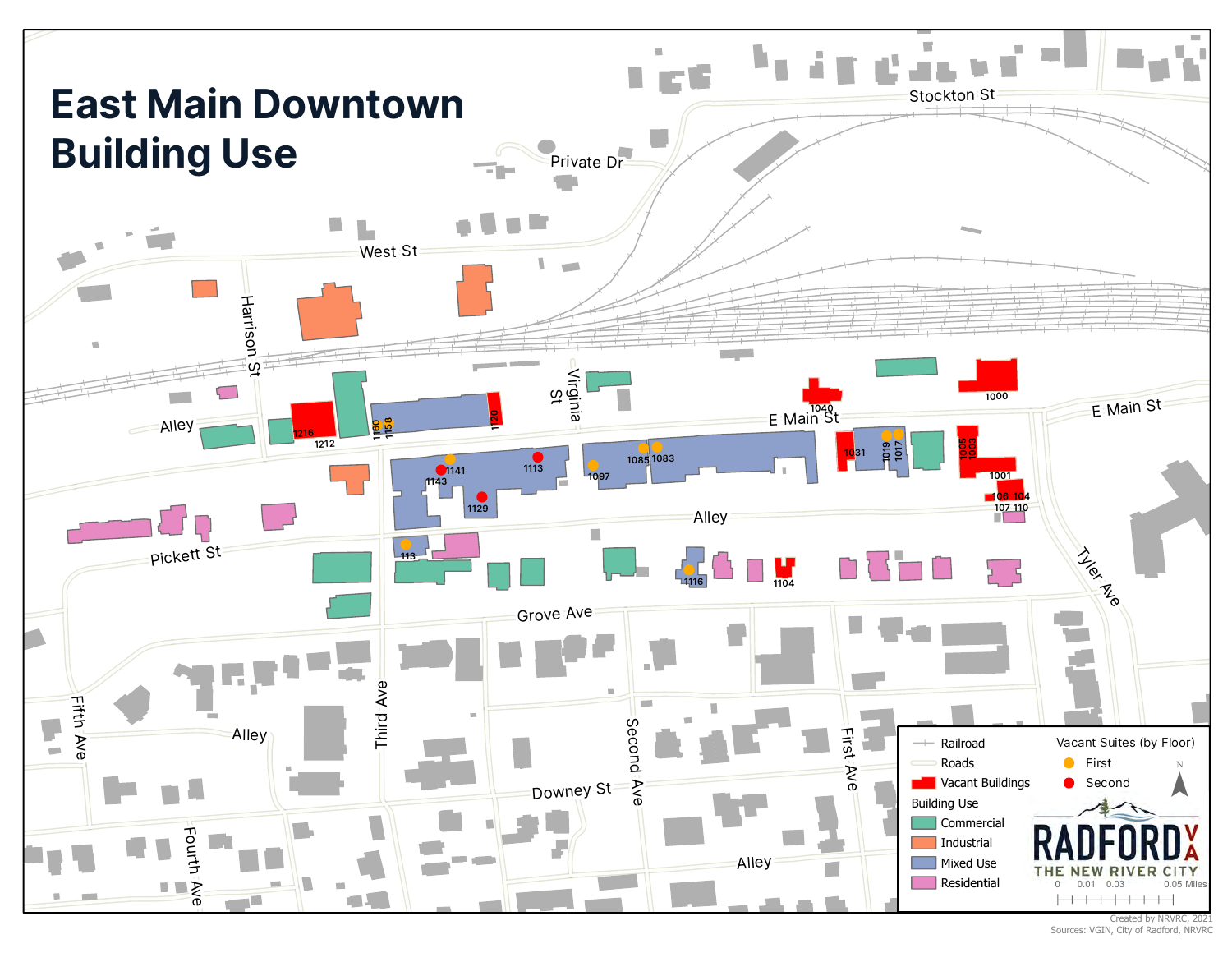# East Main Downtown Plan Existing Conditions in Study Area

#### **Overview**

Analysis of existing conditions can provide insights about the strengths and opportunities to city leadership, city staff, residents, and businesses alike. This section provides a summary of various types of data collected. The existing conditions analysis have been divided into four categories: 1) Land Use, 2) Building Inventory, 3) Vacancy, and 4) Building Conditions, which are summarized below.

The data was collected using the following approaches:

- Field visits
- Aerial imagery and GIS shapefiles
- City property database

#### Land Use

The following observations were made:

- The project study area is approximately 37 acres
- The most common land use along East Main Street and Third Avenue is predominantly *mixed-use*:
	- o 1st floors: offices, personal services, retail and restaurants
	- o 2nd and 3rd floors: residential apartments
- Land use along Grove Avenue is mainly *residential use*, but with some offices and a funeral home interspersed.
- The northern part of the study area along Harrison and West Street has primarily *industrial use*.

### Building Inventory

NRVRC staff conducted a building inventory as part of the downtown plan. Characteristics such as building conditions, vacancies, and use types were



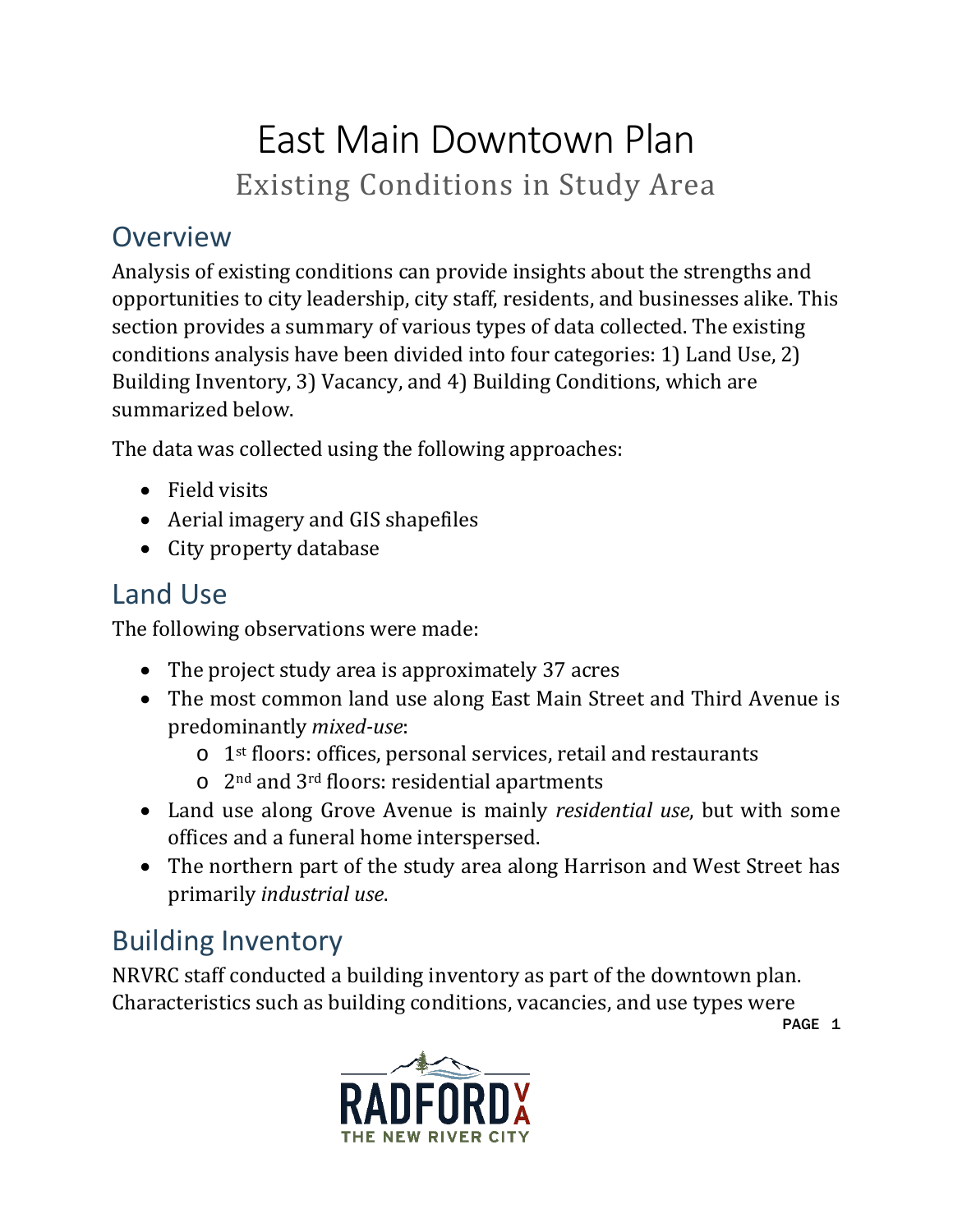assessed. The inventory is intended to assist stakeholders understand the economic conditions, market distributions, gaps, and future opportunities of the downtown.

The following were observed within the study area:

- The predominant commercial uses are:
	- o *Office space*, utilizing approximately 48,000 square feet (27%)
	- o *Retail* and *light industrial*, utilizing approximately 24,000 square feet (14%)
	- o *Personal service*, utilizing approximately 21,000 square feet (12%)
- The predominant residential uses are:
	- o Multi-family dwellings, including houses and apartments (106 units)
	- o Single family dwellings (6 units)

The listing and graphical illustration of commercial and civic uses and their distribution in the East Main Downtown area are provided in

| <b>Building Use Type</b>     | <b>Total</b><br><b>Square feet</b> | % Square<br>Feet | # of Establish -<br>ments | % Establish<br>-ments |
|------------------------------|------------------------------------|------------------|---------------------------|-----------------------|
| Assembly                     | 17,819                             | 10%              | 3                         | 6%                    |
| Auto Repair                  | 3,132                              | 2%               | 1                         | 2%                    |
| <b>Financial Institution</b> | 7,923                              | 4%               | 1                         | 2%                    |
| Light Industrial/            | 24,231                             | 14%              | 5                         | 10%                   |
| Warehouse/Storage            |                                    |                  |                           |                       |
| <b>Medical Office</b>        | 10,892                             | 6%               | っ                         | 4%                    |
| Office                       | 48,066                             | 27%              | 13                        | 25%                   |
| Personal service             | 21,880                             | 12%              | 10                        | 20%                   |
| Restaurant                   | 18,255                             | 10%              | 6                         | 12%                   |
| Retail                       | 24,041                             | 14%              | 10                        | 20%                   |
| <b>Total</b>                 | 176,239                            | 100%             | 51                        | 100%                  |

and [Figure 1](#page-3-1) respectively.

[Table](#page-4-0) 2 provides the distribution of the residential uses in the area.

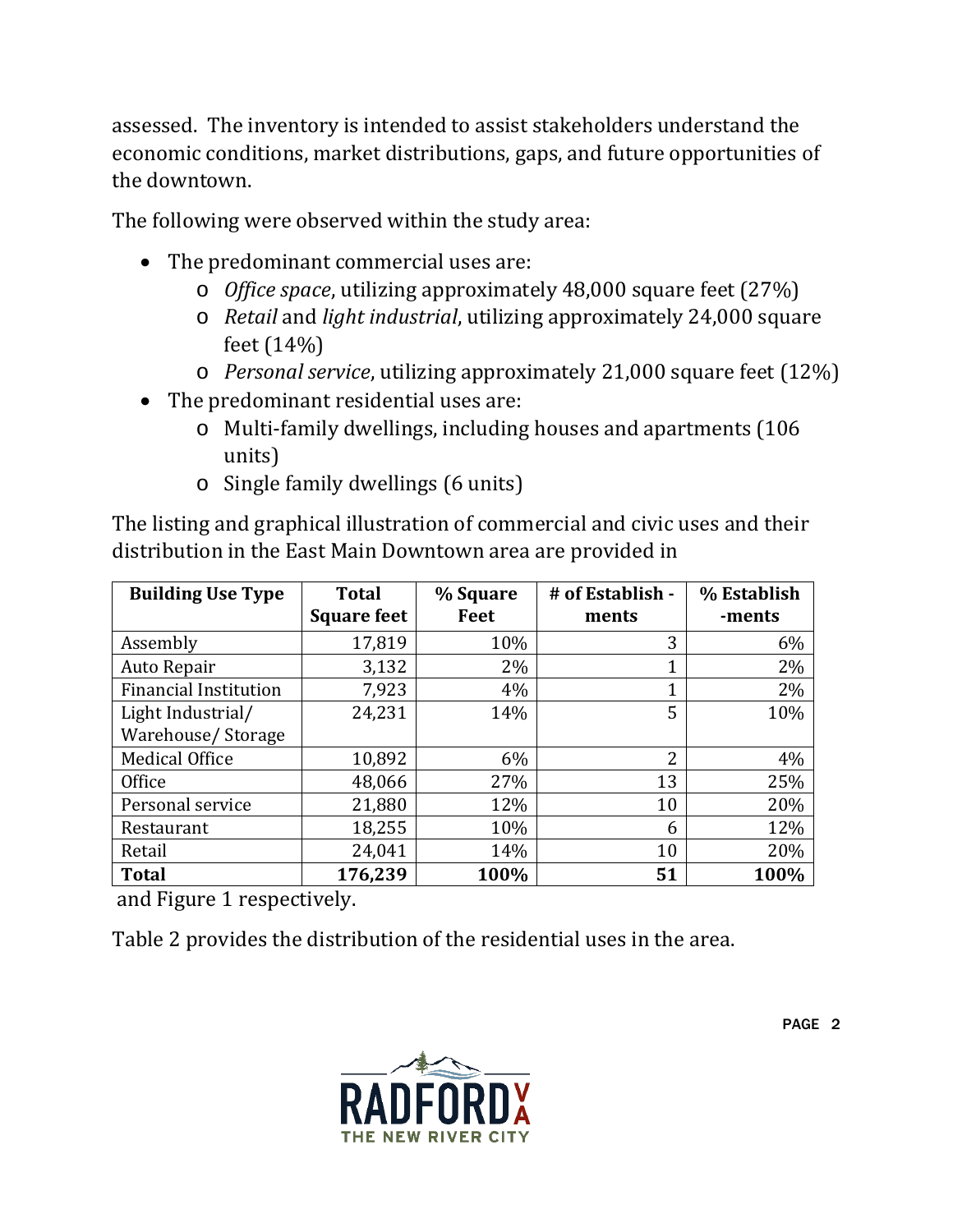<span id="page-3-0"></span>

| <b>Building Use Type</b>     | <b>Total</b><br><b>Square feet</b> | % Square<br>Feet | # of Establish -<br>ments | % Establish<br>-ments |
|------------------------------|------------------------------------|------------------|---------------------------|-----------------------|
| Assembly                     | 17,819                             | 10%              | 3                         | 6%                    |
| Auto Repair                  | 3,132                              | 2%               | 1                         | 2%                    |
| <b>Financial Institution</b> | 7,923                              | 4%               | 1                         | 2%                    |
| Light Industrial/            | 24,231                             | 14%              | 5                         | 10%                   |
| Warehouse/Storage            |                                    |                  |                           |                       |
| <b>Medical Office</b>        | 10,892                             | 6%               | 2                         | 4%                    |
| Office                       | 48,066                             | 27%              | 13                        | 25%                   |
| Personal service             | 21,880                             | 12%              | 10                        | 20%                   |
| Restaurant                   | 18,255                             | 10%              | 6                         | 12%                   |
| Retail                       | 24,041                             | 14%              | 10                        | 20%                   |
| <b>Total</b>                 | 176,239                            | 100%             | 51                        | 100%                  |

*Table 1. Existing Building Uses Distribution (Commercial and Civic Categories)*

*Figure 1. Distribution of commercial building uses in East Main Downton*

<span id="page-3-1"></span>

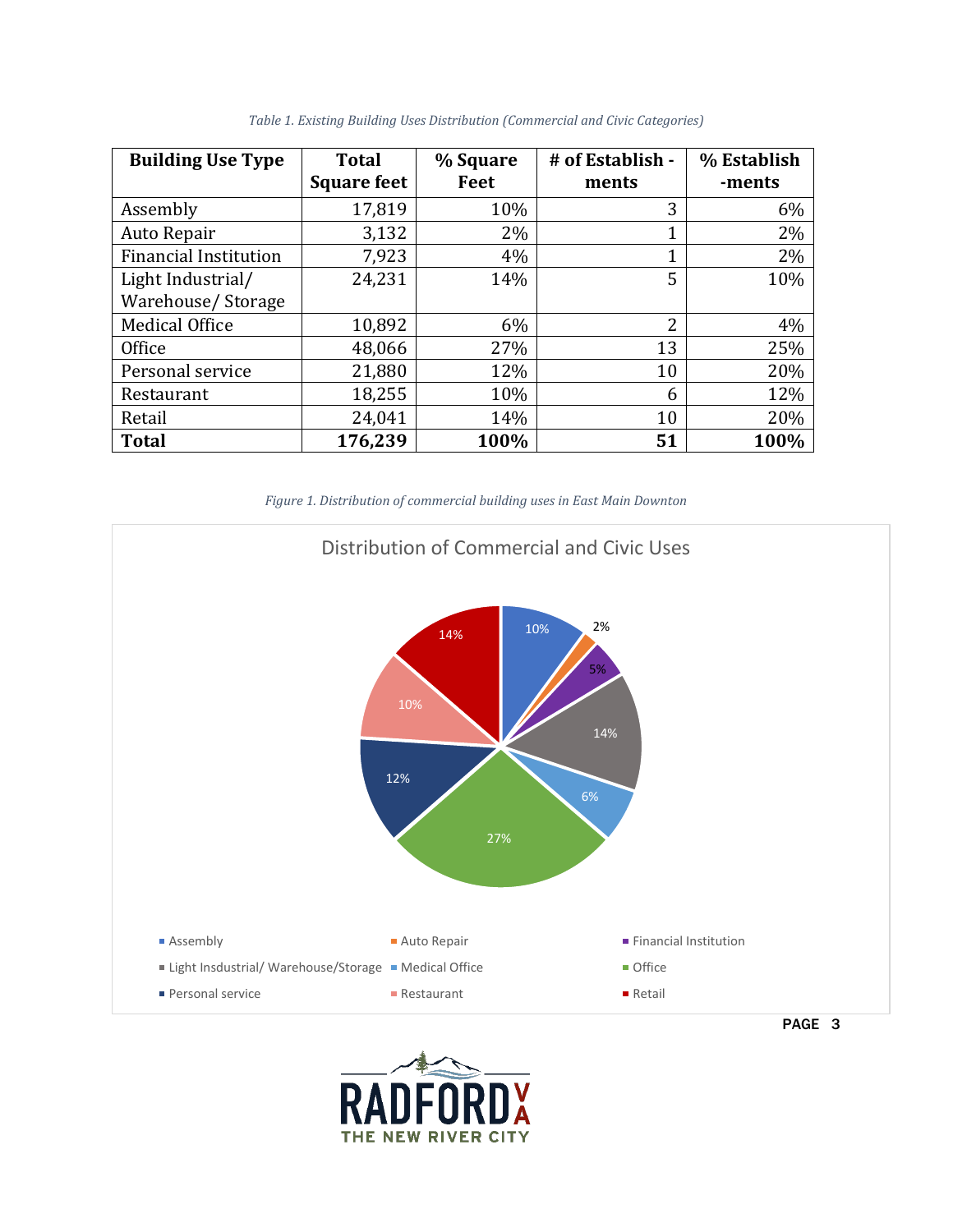*Table 2. Distribution of residential building uses in East Main Downtown*

<span id="page-4-0"></span>

| <b>Building Use Type</b>                               | Units |  |
|--------------------------------------------------------|-------|--|
| <b>Single Family Dwelling</b>                          |       |  |
| <b>Multifamily Dwellings (Houses</b><br>and Apartments | 104   |  |

#### Vacancy

The Existing vacancy rate can be an important economic health indicator of a Downtown economy. Vacancy information was collected as part of the building inventory effort and the following observations were made within the study area:

- The area has about 58,000 square feet of vacant properties, which accounts for about 25% of the total square footage in the area.
- There was an increase in vacancy rate in the last one year, resulting from the closing of two banks (10,336 sqft) and small retail uses in the area.

Map 1 shows building uses and location of all the vacant properties within the study area.

Map 1

## Buildings Condition

Building conditions within the downtown have a significant role in attracting/retaining businesses, residents, and visitors. The following observations were made during the survey and analysis of building conditions while conducting the building inventory:

• Few properties are vacant and in poor condition, which are contributing factors that lead to community blight and deterioration.



PAGE 4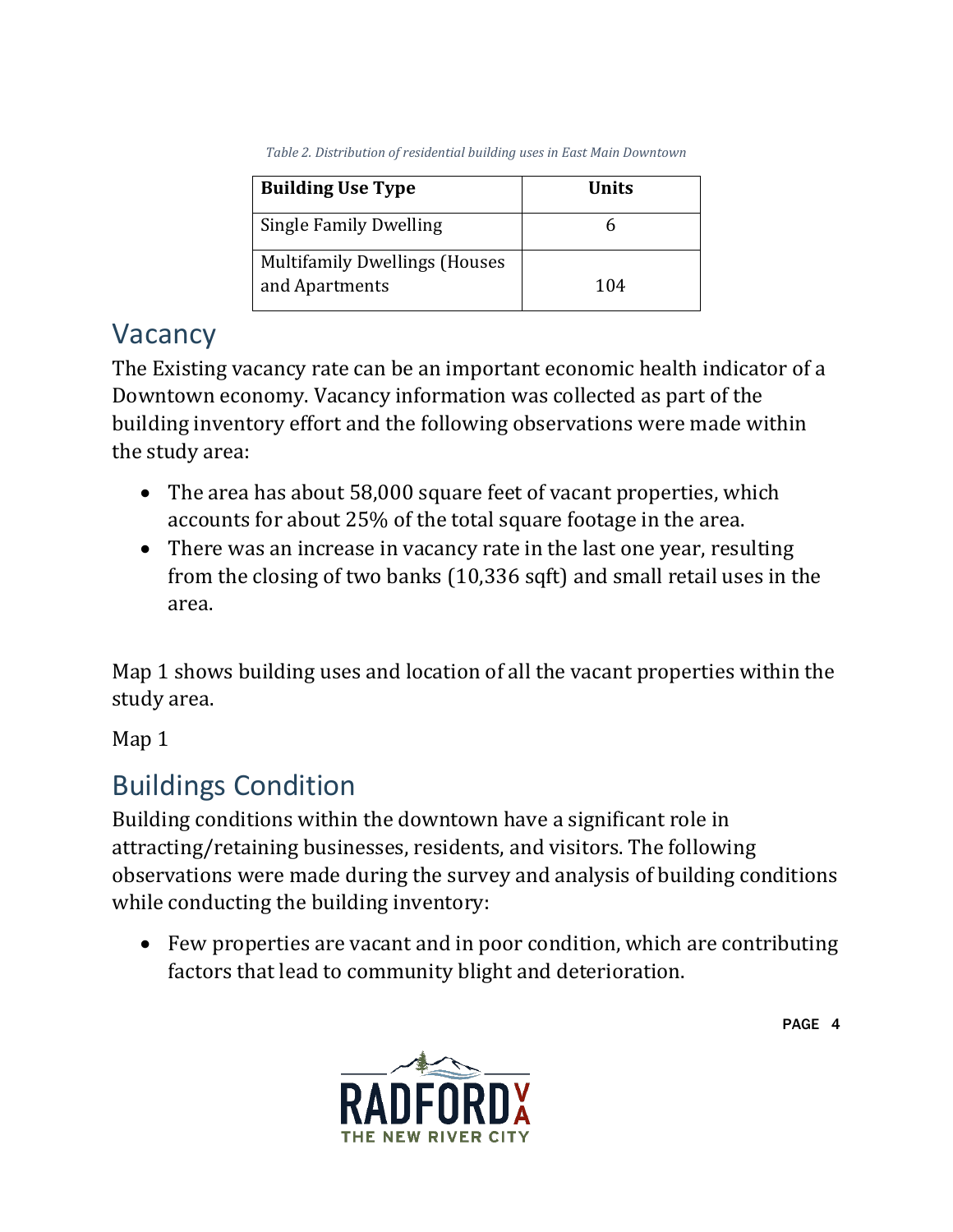- Some structures are underutilized, and maintenance is likely overdue. These structures have good bones and can contribute to the history and fabric of the community.
- There are 11 buildings that have ratings of *very good* or *good*:
	- o These building are well-maintained and have well designed façades.
	- o Business owners maintain window transparency which enhances the attractiveness of the area

Pictures of buildings in the area:

### Recommendations

The following recommendations are proposed based on the analysis of existing conditions, public survey results, and discussions with staff, leaders and stakeholders:

• Put emphasis on expanding the range of businesses, such as: entertainment, dining, gallery, artist spaces, youth center, retail incubator and non-retail uses to attract residents, college students and visitors to expand customer base.

"Survey quote"

- Maintain an online interactive map identifying location of properties that are vacant, for sale or for lease.
- Track vacancy and building condition trends
- Develop a program and incentives for vacant and underutilized buildings and floor spaces to be filled or used more intensively
- Provide physical improvements (initiated by the City) that will encourage business owners and property owners to invest in their establishment. Examples of City improvements may include:
	- o Special sidewalk paving
	- o Attractive lighting